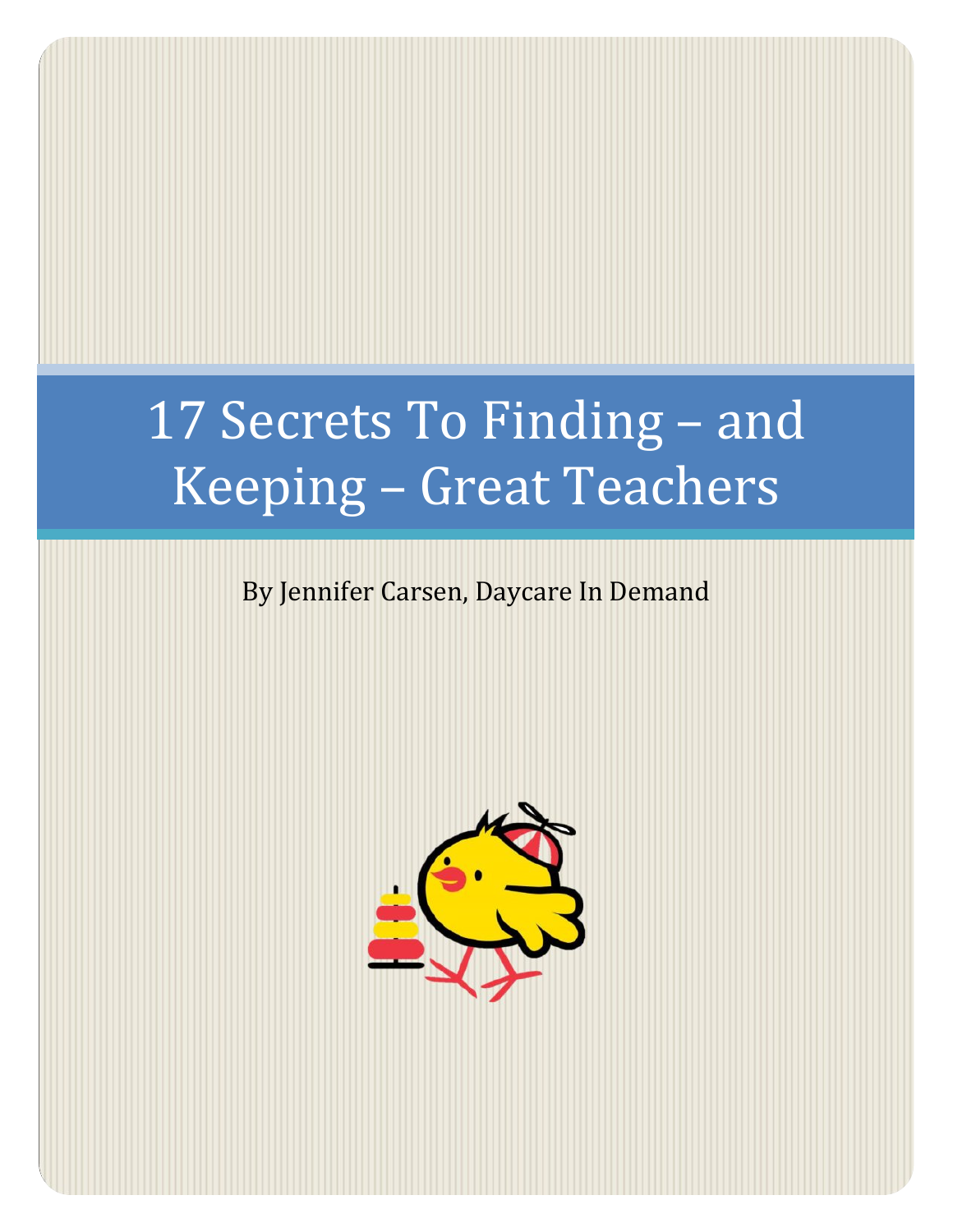#### **17 Secrets To Finding - and Keeping - Great Teachers**

Although child care has gained a reputation as a low-paying, high-turnover industry, there are secrets to finding the best talent and retaining it at your program. And these secrets will work for you even if you don't have extremely deep payroll pockets.

Remember: Nobody goes into early childhood education for the money! It's always great if you can pay even a little more than the center down the street, but ultimately money is not going to be the deciding factor in who wants to work for you, and who stays for a long time.

A successful hiring process starts long before that first applicant ever walks through your door. Here are 17 smart hiring and retention-boosting strategies to use at your center. They work best as a unified system, but implementing even a few of them separately will help your staffing efforts immensely:

#### **Pre-Hire**

#### **1. Remember that great teachers are attracted to great programs.**

This should go without saying, but it's a key point whose importance can't be overstated: If you have problems at your center with staff morale or gossip, or high family turnover, or an ill-maintained facility that is literally falling apart, you will have difficulty attracting the best teacher talent.

It may be your hope that getting a few great teachers on board will turn your program around - but the reality is that you need to address the other problems *first*, in order to become an attractive destination for the teachers you want.

#### **2. Sit down and decide what you're really looking for.**

Saying you're looking for "great teachers" isn't much more helpful than saying you're looking for a "great spouse"! What *specific characteristics* are you looking to add to your team?

A teacher who's a wiz at curriculum development? Someone who has experience with autism spectrum disorders? A fantastic communicator who can effectively serve as a staffparent liaison?

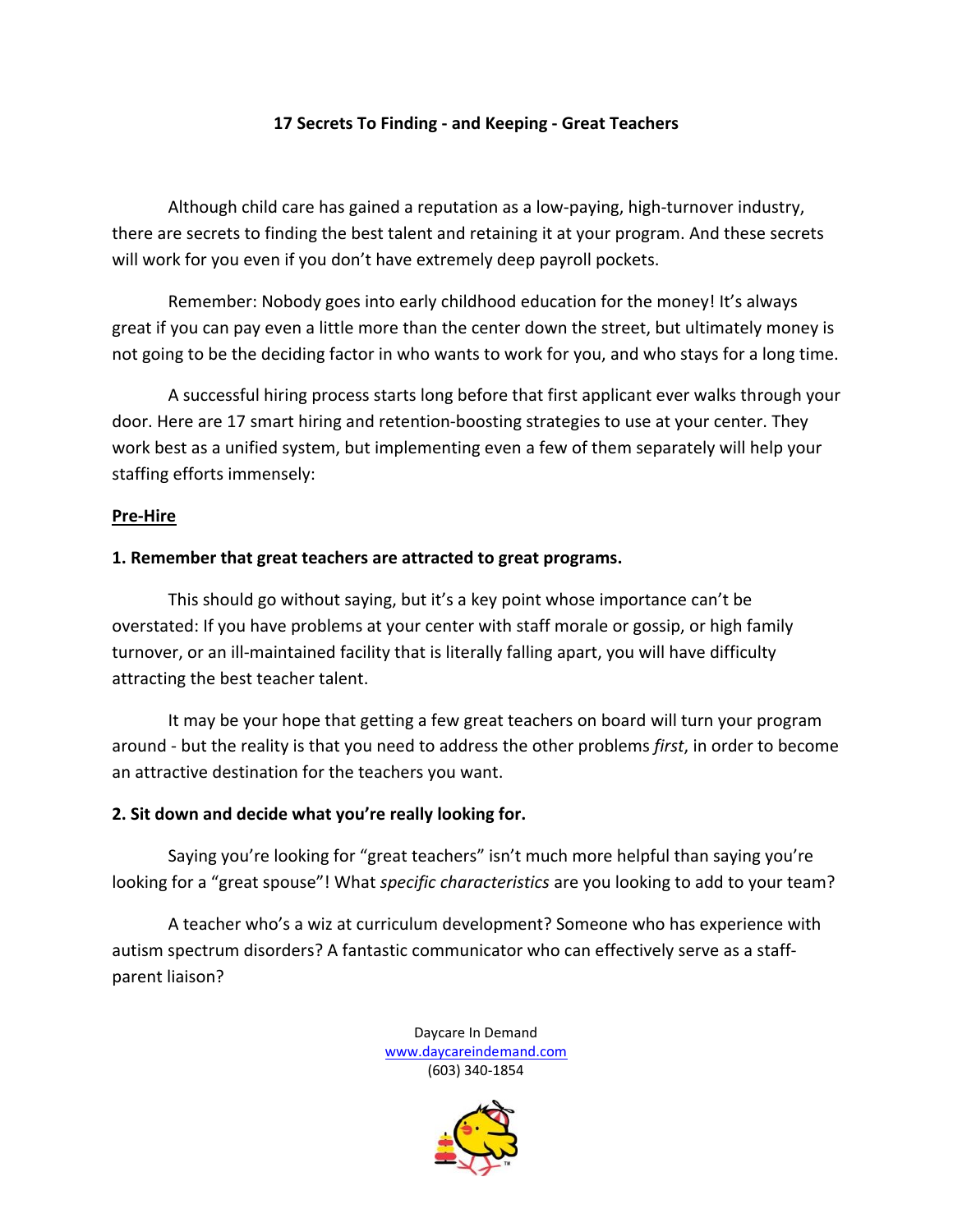Alas, no single teacher can bring you the whole package, so it's important to figure out your most pressing needs right now and focus on those.

# **3. Get the word out.**

Now that you've figured out precisely *who* you're looking for, get the word out – to everyone in your network. That means parents and staff (both current and former), personal friends, LinkedIn, Facebook, and so on.

Just because someone isn't directly part of your professional life doesn't mean he or she won't be able to lead you to the person you're looking for. In our increasingly connected world, everyone is just a few virtual steps away from everyone else. You may not even need to post an official job ad at all. But if you do…

## **Applications & Interviews**

## **4. Write a good job ad.**

And by "good," I mean specific, accurate, and above all: Not boring! Run-of-the-mill ads attract run-of-the-mill applicants. So by all means let your personality, and that of your center, shine through in the ad itself.

## **5. Consider pay-per-click (PPC) advertising.**

Most child care centers don't use pay-per-click (PPC) advertising, and those that do tend to use it to bring in new families rather than teachers. But a well-written, geographically targeted ad on either [Google AdWords](http://adwords.google.com/) or [Facebook](https://www.facebook.com/advertising) can be a great way to attract new teachers to your center (particularly younger, web-savvy teachers who are frequently online).

You pay *only* for the times that someone clicks on your ad – and because you'll be focusing on a narrow geographic area, these clicks won't cost you much money.

## **6. Request a detailed cover letter.**

Cover letters are remarkably revealing and often tell you more about a candidate than the resume does – as well as how effectively he or she is able to communicate in writing.

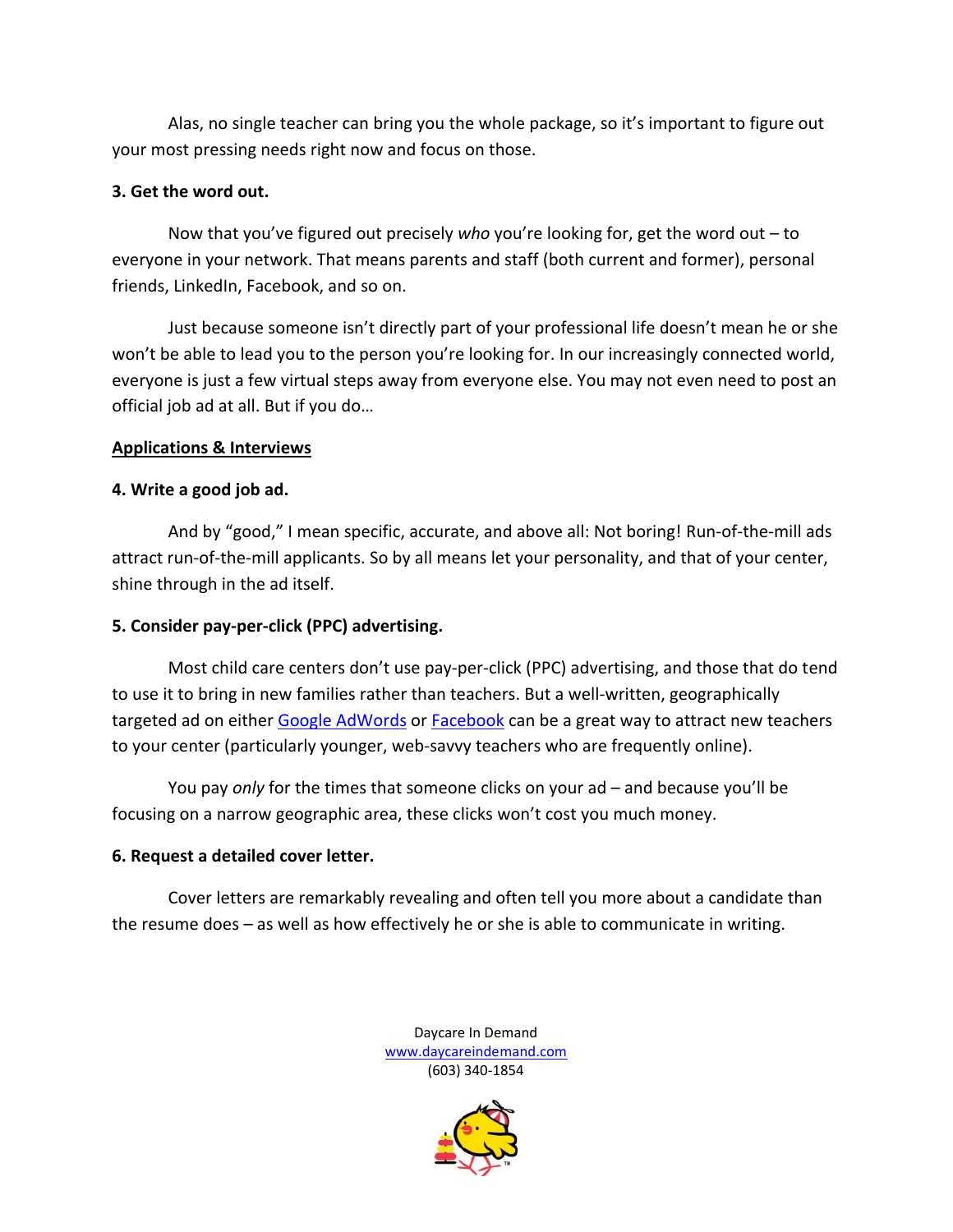#### **7. Set up a dedicated email address.**

Set up a new email address specifically for the purpose of receiving applications for this particular position. This will reduce the risk of attracting spam to your primary email address. You can also disable the new email address when you are no longer accepting applications.

#### **8. Create some hoops for applicants to jump through.**

Make a few specific requests of your applicants. For example:

- "Include the names and email addresses of three professional references."
- "Describe the best job you ever had, and why you liked it so much."
- "Email your application to [email address] with 'teacher job posting' in the subject line."
- "Our deadline for receiving applications is 6 pm Eastern time on [date]."

Your requests should be designed to elicit valuable information about the applicant, and/or make your life administratively easier, but their primary purpose is to serve as a screening device to eliminate, right off the bat, applicants who can't follow directions.

Yes, *eliminate them* – period. Anyone who doesn't follow your directions to the letter should be eliminated from contention for the job, regardless of how great he or she may seem otherwise. If an applicant can't or won't follow the specific directions you set out in a job ad, chances are good that the person will be similarly lax  $-$  or more so  $-$  on the job itself.

## **9. Listen both to what the applicant says - and** *doesn't* **say.**

The best applicants are those who focus on what they can bring to you and your center, rather than why the job would be a good thing for them. They will also have done some research on your center and will have good questions for you.

Also, if the applicant has gaps on her resume that she can't satisfactorily explain, or is unable to provide references upon request, these are generally very bad signs.

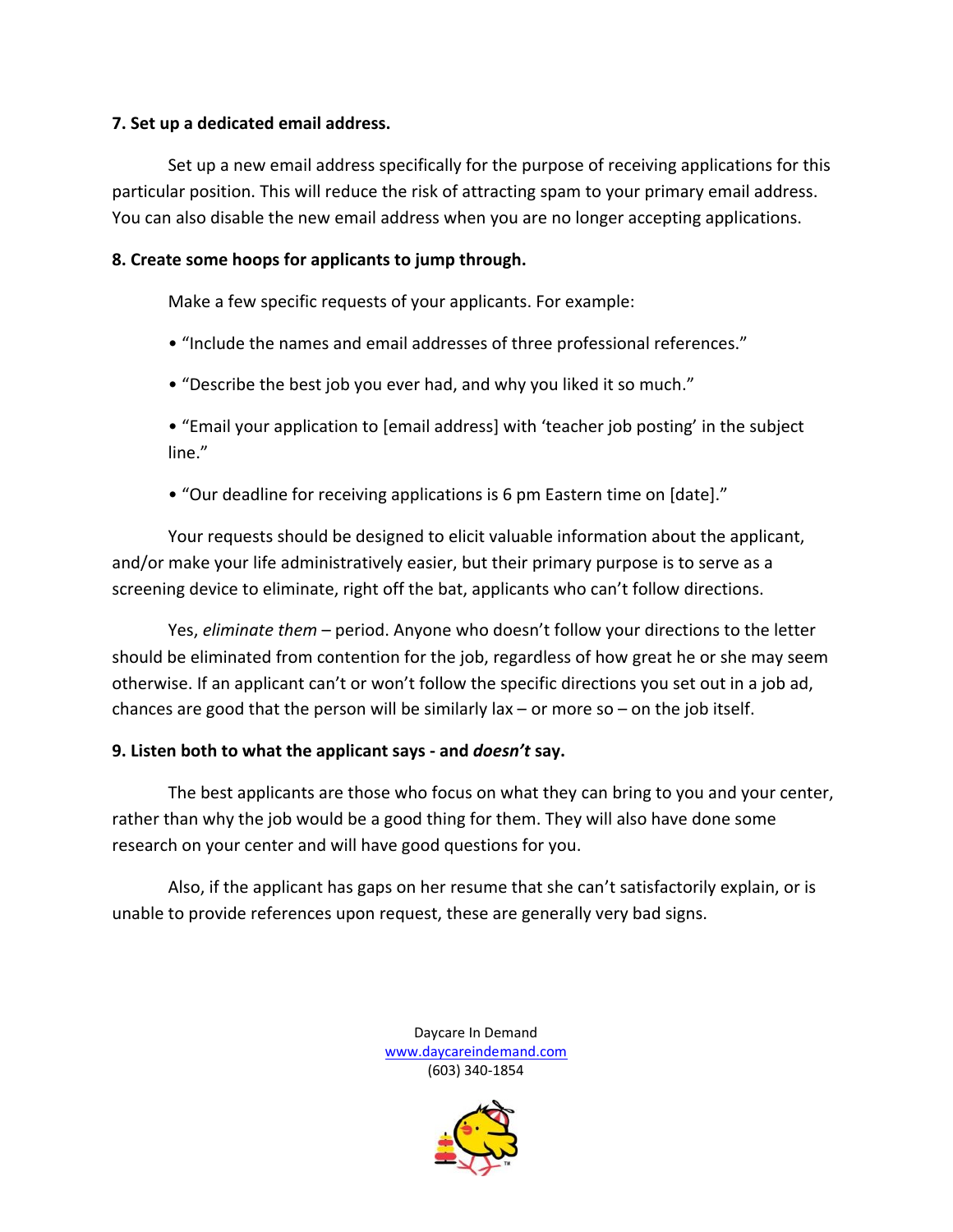#### **10. Ask probing questions.**

I'm a big fan of, "Where do you see yourself in five years?" There is no single right or wrong answer to this one, but the answer is always highly revealing.

#### **11. Check references.**

Always, always, always check references. Even if a former employer isn't willing to tell you much of anything, you can (and should) still confirm that an applicant is telling the truth about his or her employment history.

Also, it's a good idea to ask whether or not the reference would be willing to re-hire the applicant. Even if the answer is "yes," any kind of hesitation or delay before answering is very telling.

#### **Post-Hire**

## **12. Plan an orientation.**

"Employee orientation" can be an intimidating phrase, but all it means is having a specific plan in place to help new hires feel welcome, and not completely clueless, as they start work.

This can be as simple as having the person come in 30-60 minutes early on the first day for a cup of coffee, a center tour, and a chance to hammer out details like keys, break times, paycheck procedures, and so on.

The very worst thing you can do for a teacher's first day? Nothing.

## **13. Have a handbook.**

A staff handbook clearly spells out the "3 Ps" at your center: Philosophy, Policies, and Procedures. It's an essential part of making sure that all of your employees are on the same page, so to speak, with how your center conducts its business.

It's also a great one-stop resource for questions new employees have about things like sick days, dress codes, emergency procedures, and so on.

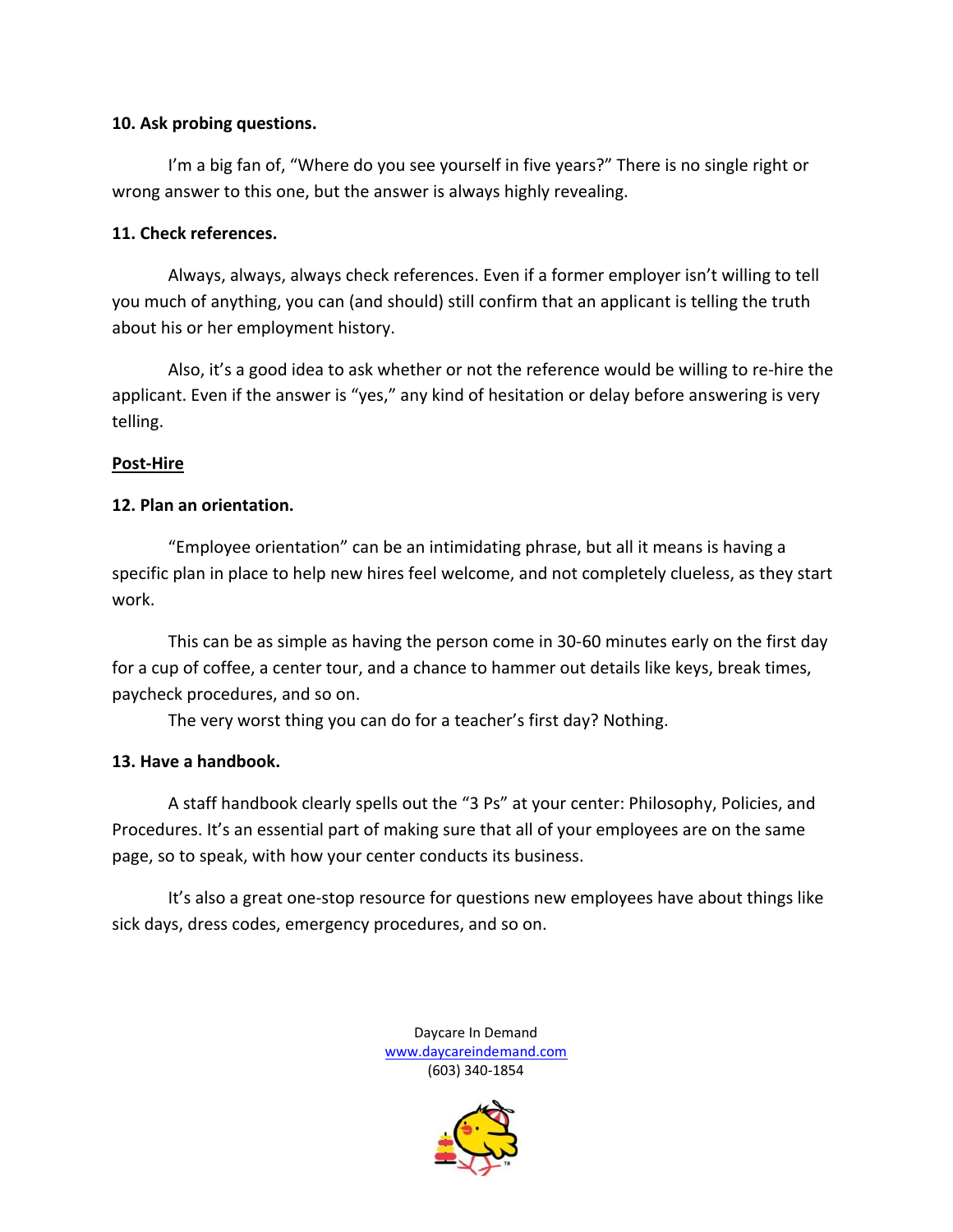#### **14. Assign a mentor.**

Depending on the size and ethos of your center, one or more mentoring relationships may develop naturally over time. However, it's a good idea to help the process along by specifically assigning a willing teacher to look out for the newbie and answer any questions he or she may have. Make a point of introducing them bright and early on the new teacher's first day.

Mentors don't have to be long-time employees at your center, but they should be knowledgeable, enthusiastic, and eager to help the new hire get acclimated and feel welcome.

## **15. Conduct performance appraisals at least twice a year.**

It would be a stretch to say that anyone eagerly looks forward to performance appraisals (whether on the giving or receiving end), but they are an important part of any employee's career growth and development – as well as an opportunity to formally discuss goals and objectives for the upcoming six months.

## **16. Make employee appreciation an integral part of your job.**

In the day-to-day crush of child care, it's easy to overlook the efforts, both big and small, of your dedicated teachers. Find a system for expressing appreciation that works for you – whether it's a quick chat in the hallway or a short note on an employee's paycheck – and deploy your thanks often.

## **17. Loop teachers in on your big vision.**

Your employees were attracted to ECE because they wanted to make a difference – and people absolutely love being part of something bigger than themselves.

So keep your staff looped in on your big vision for your center: the programs you hope to launch, the increasing numbers of children you hope to serve, the new improvements you're planning, and so on. The more you can excite and inspire your teachers, the more they'll want to stay an integral part of what you're doing.

The great thing about employee retention in this field is that it's a "virtuous cycle" - the better you become at keeping great teachers around and engaged, the more great teachers your program will attract.

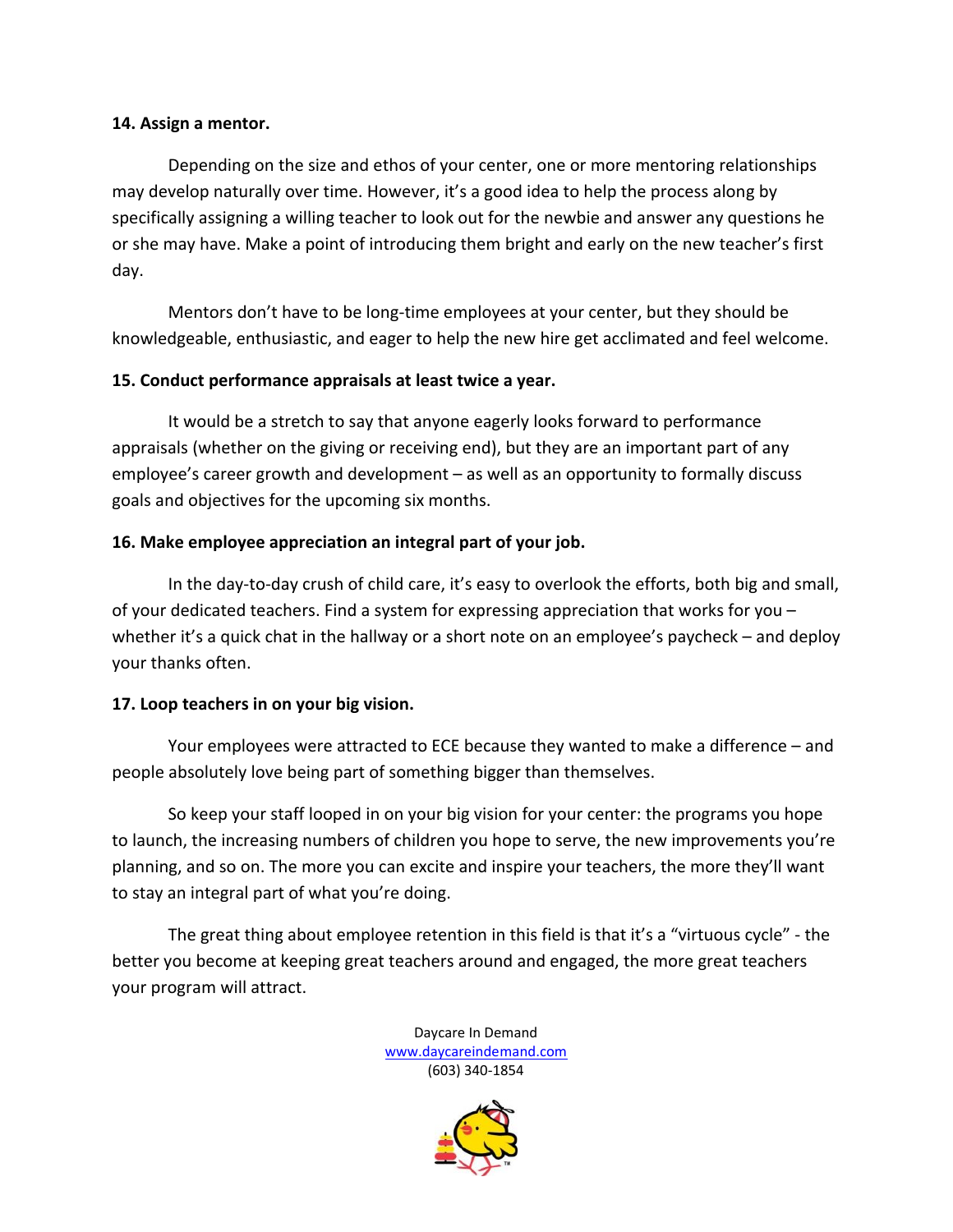I hope you've found these tips useful! Please do stay tuned at the website for more ideas and strategies to implement at your child care center. I'd love to hear your ideas and feedback, too.

All best,

Jen Carsen

Daycare In Demand

This resource may be freely distributed and/or republished in its entirety, as long as attribution and a link back to [www.daycareindemand.com](http://www.daycareindemand.com/) are included.